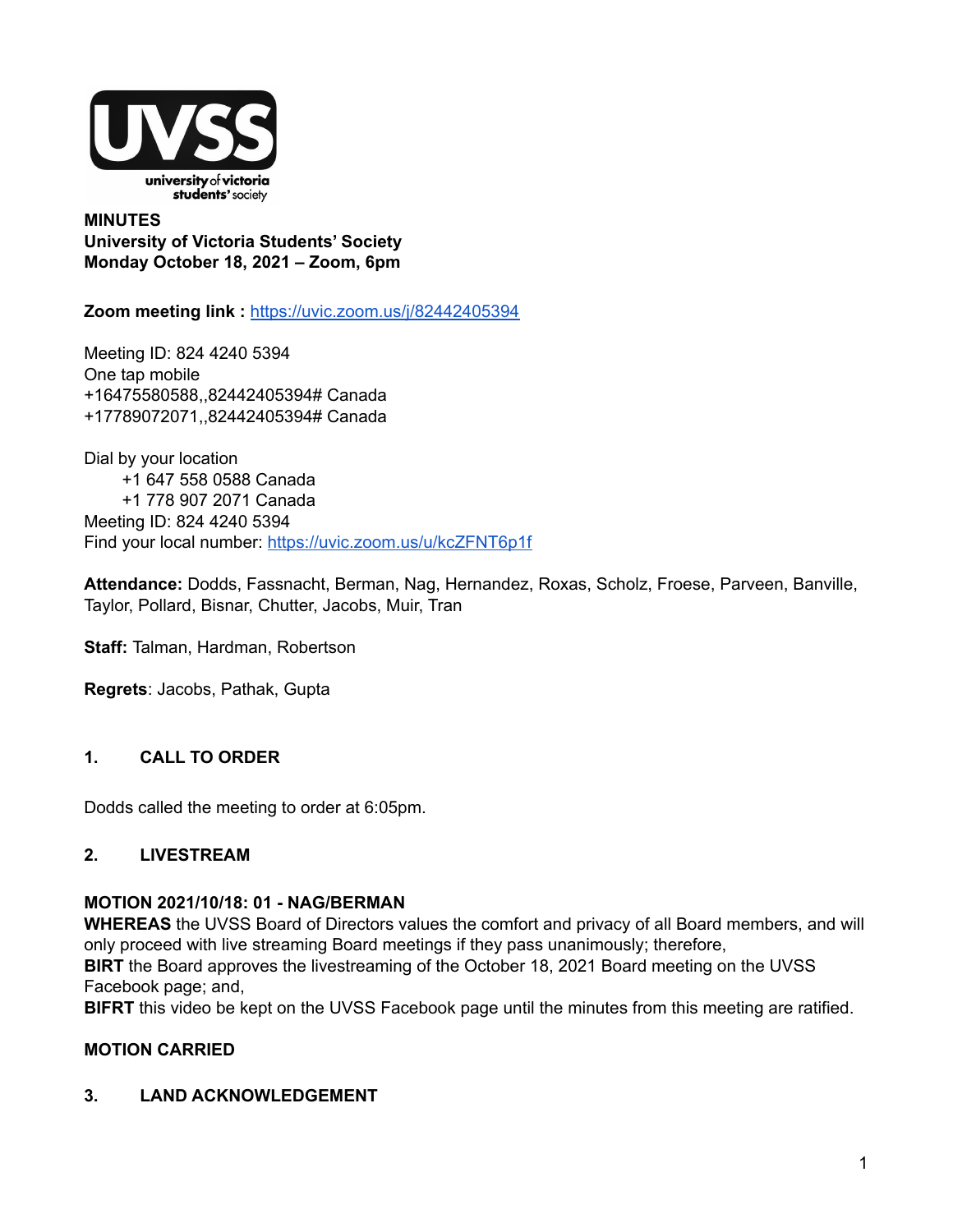Pollard acknowledged the land.

#### **4. ADOPTION OF AGENDA**

- **a. Adoption of Agenda**
	- i. **2021/10/18**

#### **MOTION TO ADOPT - BISNAR/PARVEEN MOTION TO AMEND - CHUTTER/SCHOLZ** To add Chutter, Taylor, Pollard, Roxas, Parveen, Pathak and Scholz directors' reports **MOTION CARRIED**

#### **MOTION CARRIED**

#### **b. Adoption of Minutes**

i. **2021/10/04**

# **MOTION TO ADOPT - PARVEEN/SCHOLZ**

**MOTION TO AMEND - NAG/BISNAR** To update Dipayan Nag hours to 34 hours to last meetings minutes **MOTION CARRIED**

#### **MOTION CARRIED**

#### **5. PRESENTATIONS & ANNOUNCEMENTS**

- **a. PRESENTATIONS**
- **b. ANNOUNCEMENTS**

#### **6. REPORTS**

#### **a. EXCLUDED MANAGERS**

#### **b. PORTFOLIOS**

- 1. Campaigns and Community Relations
- 2. Finance and Operations
- 3. Outreach and University Relations
- 4. Student Affairs
- 5. Events
- 6. International Student Relations

#### **COMMITTEES AND COUNCILS**

- 1. Electoral
- 2. Executive Committee
- 3. Food Bank & Free Store
- 4. Peer Support Centre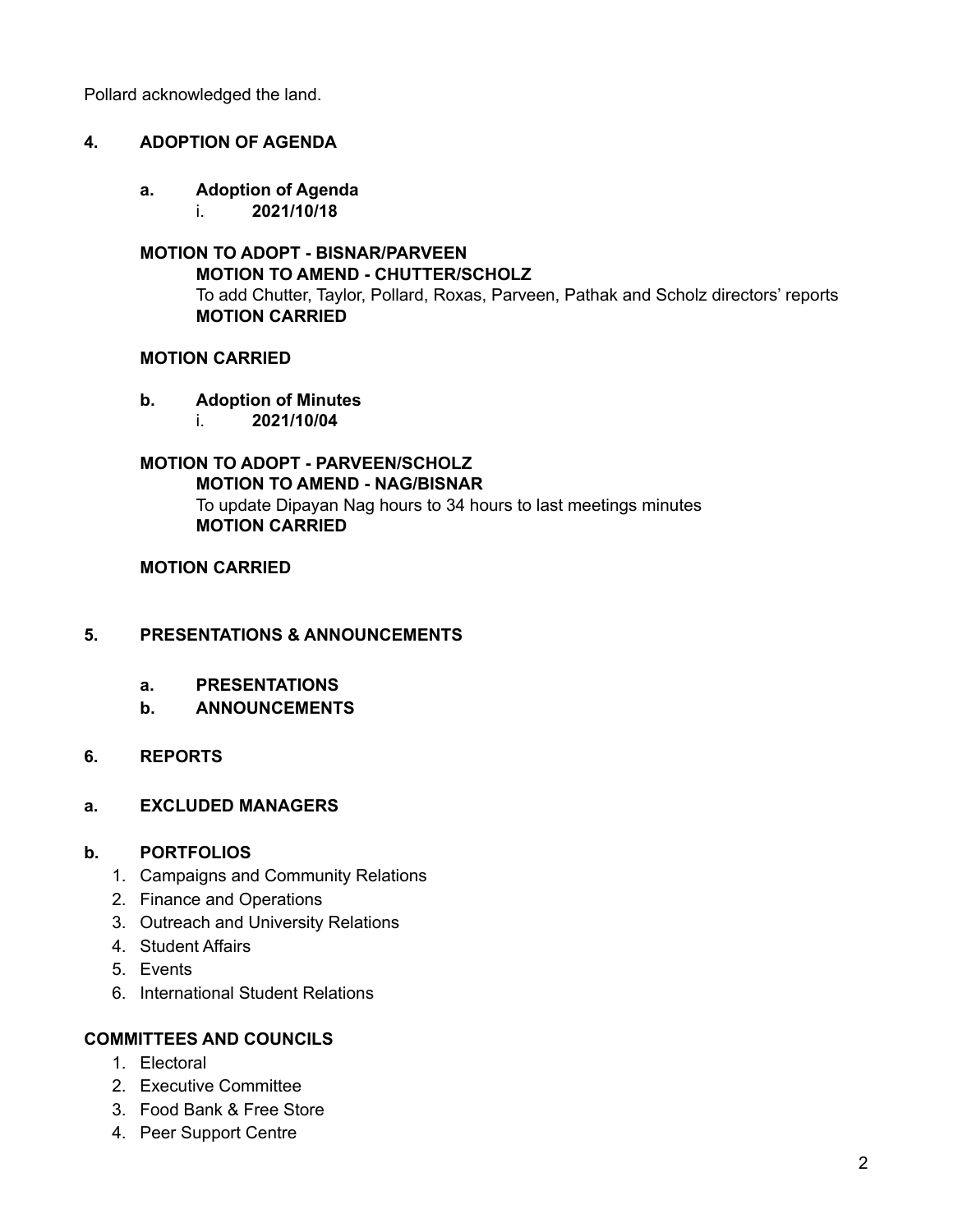## **CONSTITUENCY ORGANIZATIONS & NSU**

- 1. GEM
- 2. NSU
- 3. Pride
- 4. SOCC
- 5. SSD
- **7. QUESTION PERIOD (15 mins)**
- **8. EMAIL MOTIONS**
- **9. MAIN MOTIONS**
- **a. PRIORITY BUSINESS**

## **NAG HAS REPLACED DODDS AS CHAIR**

## **MOTION 2021/10/18: 02 - DODDS/ROXAS**

**WHEREAS** the Department of Student Affairs at UVic has various committees that require undergraduate student representation as recommended by the UVSS; and,

**WHEREAS** a callout for UVSS representatives was done on our UVSS Newsletter, the UVSS Website, and to the UVSS Board of Directors with a deadline of October 14; and,

**WHEREAS** the following committees have only had one candidate express interest; therefore,

**BIRT** the Board acclaims the following representatives onto these committees:

- Q Roxas for the Vikes Nation Steering Committee
- Marran Dodds for the New Student Engagement Advisory Council
- Marran Dodds for the StudentConnect Advisory Group

## **MOTION CARRIED**

## **MOTION 2021/10/18: 03 - DODDS/BERMAN**

**WHEREAS** the Faculty of Science has various committees that require undergraduate student representation from the Faculty as recommended by the UVSS; and,

**WHEREAS** a callout for UVSS representatives was done one our UVSS Newsletter, the UVSS Website, and to the UVSS Board of Directors with a deadline of October 1; therefore,

**BIRT** the Board accepts the nomination of Julia Denley for the undergraduate representative on the Faculty of Science Equity, Diversity, and Inclusion Committee (see [Appendix](https://docs.google.com/document/d/1wB15m-iOgc9UYzTzCBamDYB8M4m8w1LLw4U4f3oun2Y/edit?usp=sharing) A); and,

**BIFRT** the Board elects Julia Denley as the undergraduate representative on this committee.

#### **MOTION CARRIED**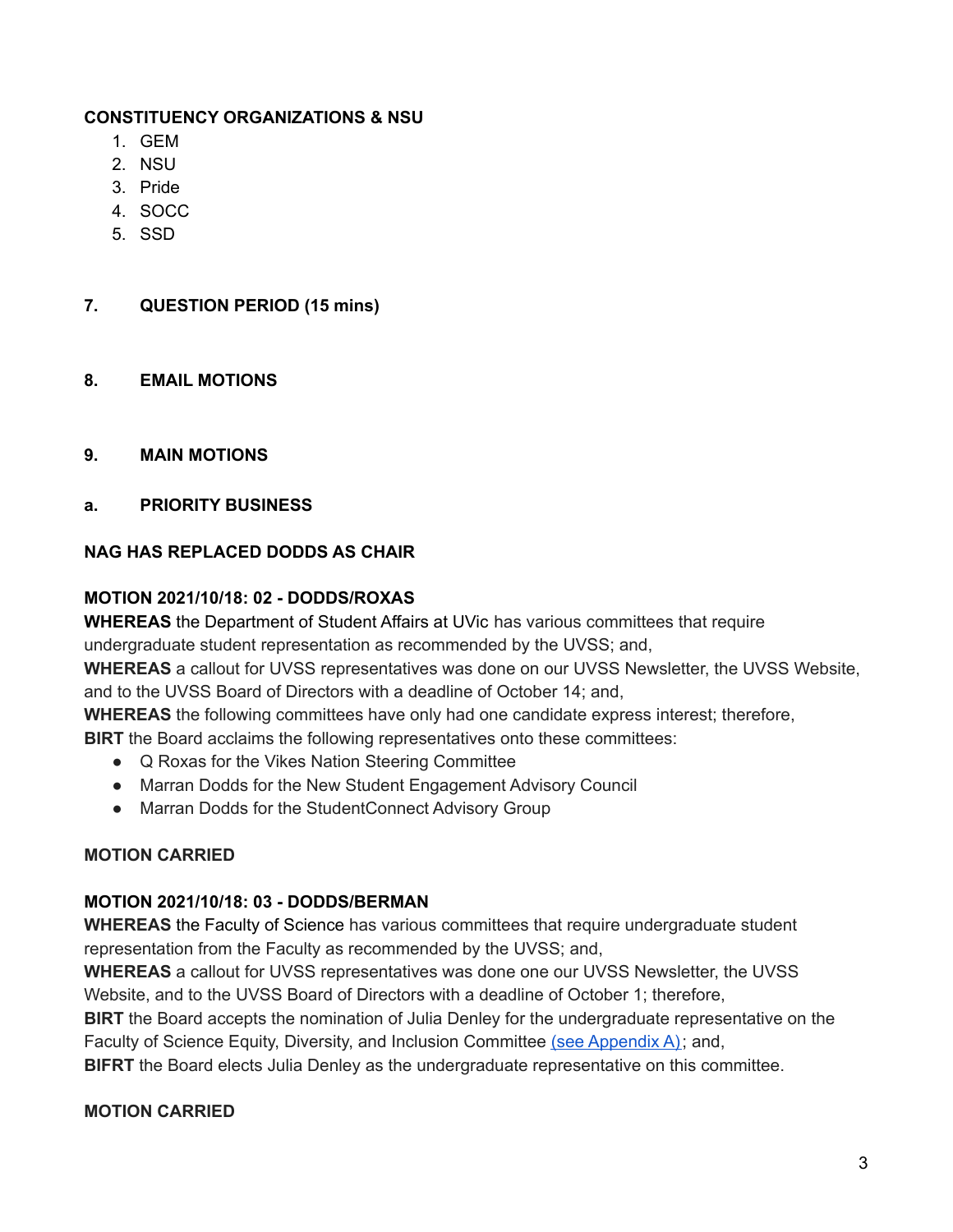# **MOTION 2021/10/18: 04 - DODDS/SCHOLZ**

**WHEREAS** the the Access4All campaign, which was initiated by the Society for Students with a Disability (SSD), continues to advocate for the needs of students with disabilities to university stakeholders; and

**WHEREAS** the UVSS endorsed the Access4All campaign at the June 14th board meeting; therefore, **BIRT** the Board signs onto this letter written by the co-chairs of the [Access4All](https://docs.google.com/document/d/1LDG2qegfHGib2dLntDjjhGyWj-XOABz-12zY7xf_IjQ/edit?usp=sharing) campaign.

## **MOTION CARRIED**

#### **DODDS HAS REPLACED NAG AS CHAIR**

#### **MOTION 2021/10/18: 05 - NAG/ROXAS**

**WHEREAS** there is currently a vacancy on the Personnel Committee; and, **WHEREAS** oversight from a Non-Lead Director is essential; therefore, **BIRT** nominations be open to fill the seat of 1 Non-Lead Director on the committee for the remainder of the fall term.

Nominee:

- Deborah Berman
- Joshua Fassnacht
- Rowan Froese

Fassnacht and Froese withdrew their nominations to endorse Berman.

#### **MOTION CARRIED**

## **MOTION TO RECESS MOTION CARRIED**

## **Recommended by Finance and Operations Committee MOTION 2021/10/18: 06 - NAG/BISNAR**

**WHEREAS** it is the fiduciary responsibility of the Board of Directors to maintain the society in good financial health; and,

**WHEREAS** the board recognises the importance of presenting a transparent financial statement to our membership; therefore,

**BIRT** the Board recognizes and approves the annual financial audit for the fiscal year 2020-2021; and, **BIFRT** the Board approves the annual audit (Appendix B) to be presented at the Annual General Meeting of the UVSS on October 28.

#### **MOTION CARRIED**

#### **MOTION 2021/10/18: 07 - NAG/BISNAR**

**WHEREAS** the Board recognises the need for diverse mental health support resources and program for the benefit of students; and,

**WHEREAS** the Board is committed to supporting our advocacy groups; therefore,

**BIRT** the Board of Directors approve a contribution of CAD \$2,100.00 from the board donations budget towards the BACK (Belonging, Authenticity, Community of Care, Knowledge) project, intended to support BIPOC students.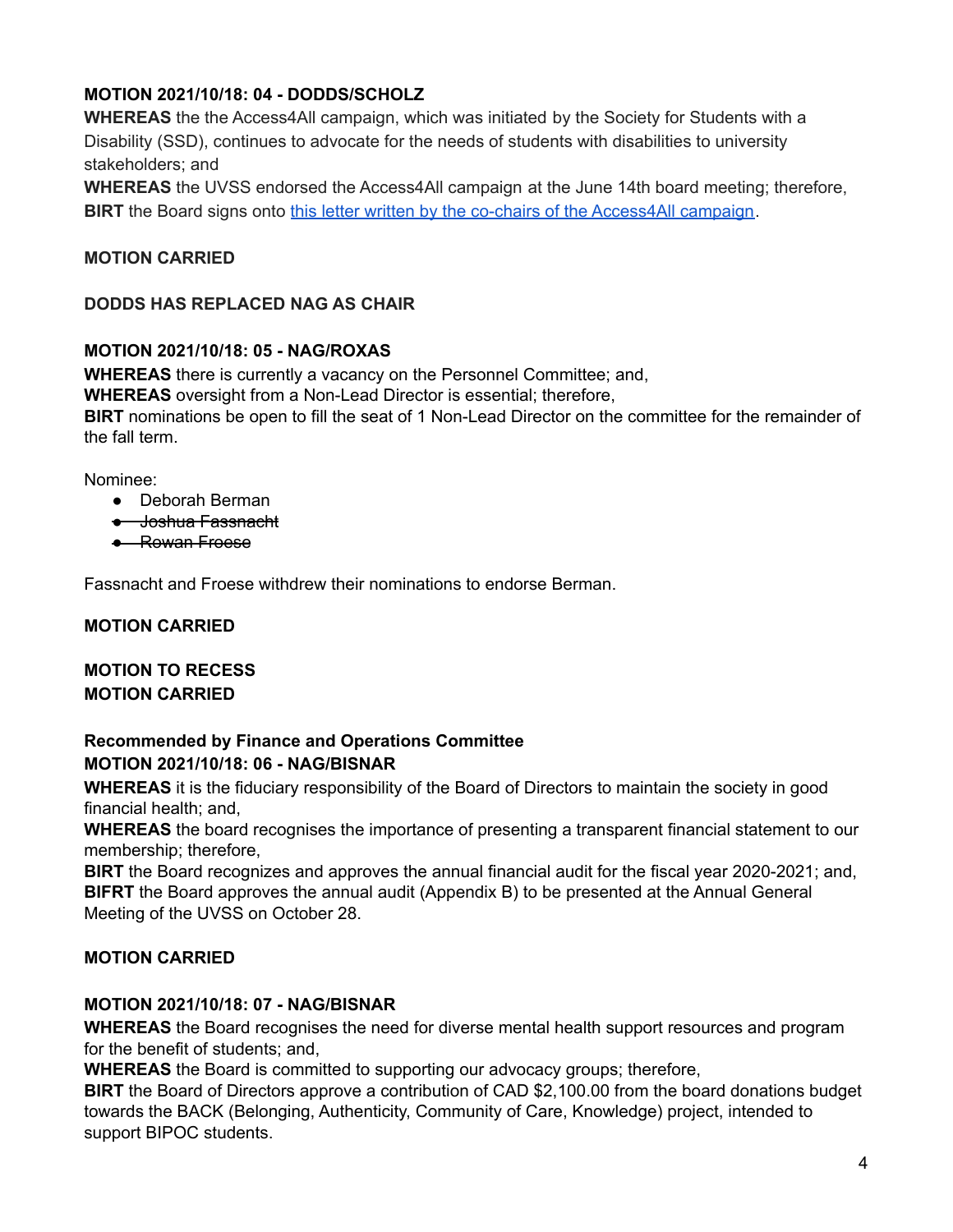## **MOTION CARRIED**

# **MOTION TO MOVE IN CAMERA - BISNAR/BERMAN** The meeting moved in camera at 7:24pm **MOTION CARRIED**

#### **b. OLD BUSINESS**

#### **10. IN-CAMERA**

- **a. Legal**
- **b. Personnel Committee Report**

**MOTION TO MOVE OUT OF CAMERA- BISNAR/NAG 7:26pm** The meeting moved out of camera at 7:26pm **MOTION CARRIED**

## **11. MEETING TIMES**

**The next meeting scheduled by the Board of Directors is: Monday, November 1st, 2021** on Zoom (online).

- **12. ADJOURNMENT**
- **13. BOARD DIRECTORS' REPORTS**

#### **Mariel Hernández (67 Hours)**

*Meetings and Committees*

• Attended Campaigns and Fin Ops committees. Attended Leads and Exec meetings. Met with PRIDE and SOCC Oct. 13th.

#### *Hiring*

- Administrative Services Manager: Oct 4th Finalized timeline and (Oct. 6th) interview questions. Oct 13th Reviewed CVs.
- Vice-President Academic and Provost Appointment Committee: October 4th, and 8th (8 hours) *Clubs and Course Unions*
	- Clubs and Course Union Council on Oct 4th 11am-1pm for Travel Pool, Academic, and Publication funding. Prep motion for Board. Prep codes for accounting. Update information on website.
	- Meetings, phone calls and email support for Clubs

#### *Administration*

- Cheque Requisitions and Honoraria forms
- Locker and cage clean out.
- Support social media for GEM's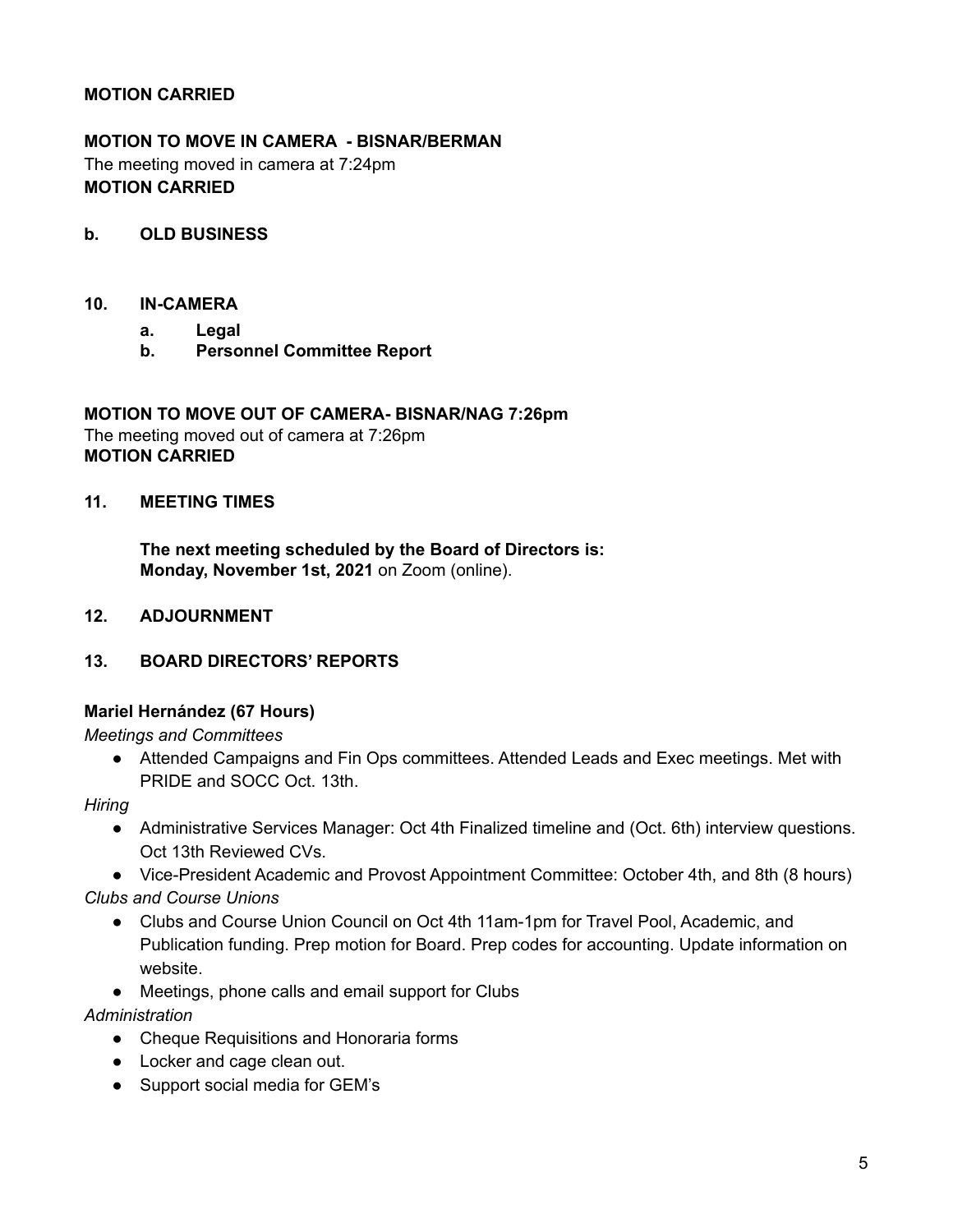## **Marran Dodds (33 hours)**

- *Committees/Meetings*
	- Leads meeting
	- Member Outreach Committee
	- Hiring Committee Administration and Services Manager
		- Meetings, planning social media content, interviews
	- Meeting w/ UVic Execs re Hiring Director of Student Wellness
- *Ongoing Projects/Collaborations*
	- EDI
		- Meeting with SOCC/Pride about reporting systems
	- AGM
		- Planning meetings
		- Outreach planning
		- Emails
		- General Organizing  $\rightarrow$  Finding chair, territory acknowledgement, prizes, setting sequence of events
		- Creating agenda and developing policy
		- Creating social media content
	- Outreach
		- Finding UVSS members to sit on UVic committees
- *Administrative and Other*
	- Emails, administration, and organizing
	- Transition to at home working (I broke my leg!)
	- Held online office hours
	- Writing motions for board meetings

# **Dipayan Nag (67hrs)**

- Internal Meeting
	- Meeting with Rowan
	- Meeting with Exec Director
	- Portfolio meeting
- Board and Committee Meetings
	- Board Meetings
	- Finance and Operations Committee
	- International Student Relations Committee
- ASM Hiring Committee
	- Job posting
	- Review and interview questions
	- Candidate review
- Portfolio Work
	- Finance Audit
	- Global Budget
	- Business Plans
	- Business meeting
- **External Meeting**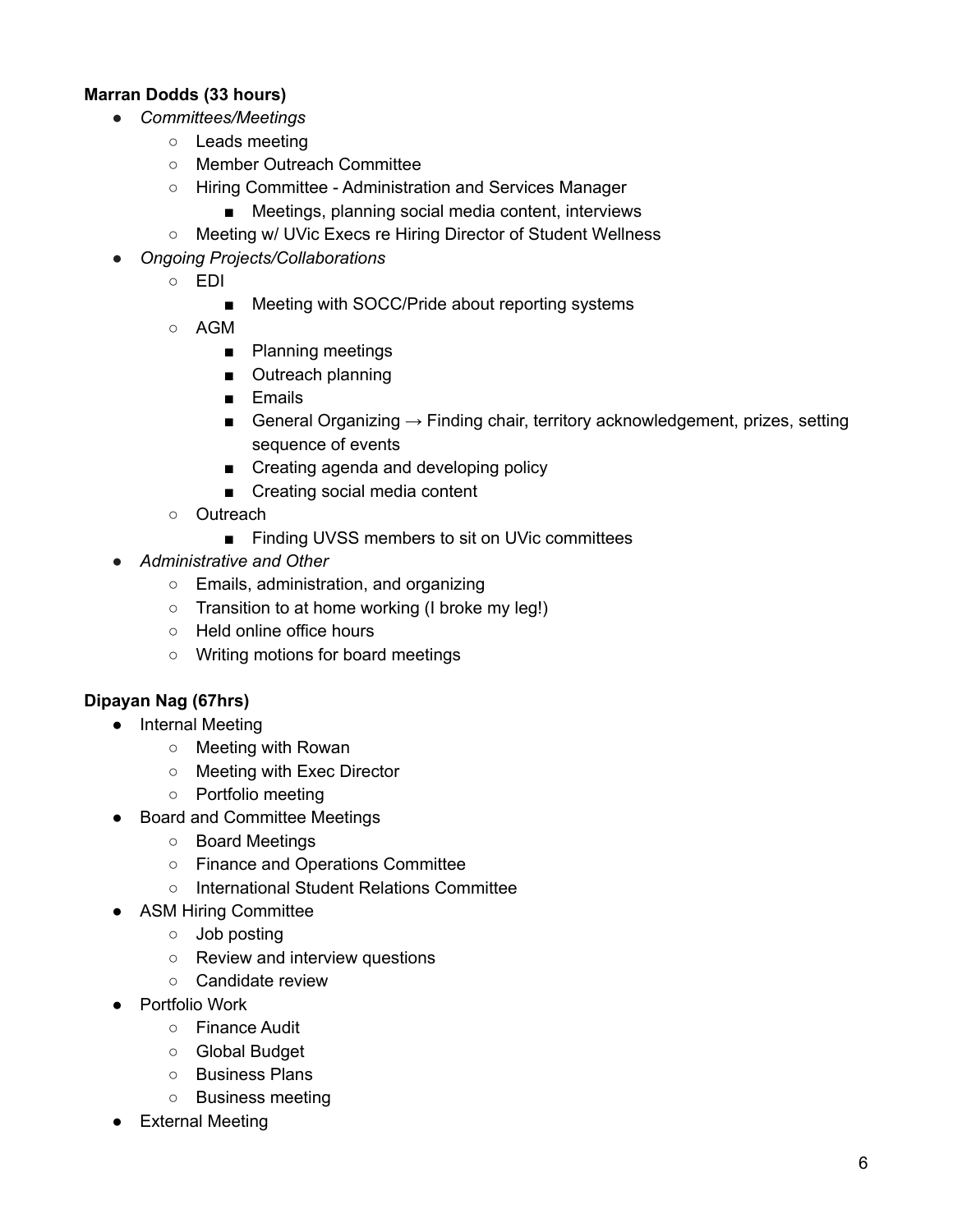- Interview with Martlet
- Other Administrative and Miscellaneous tasks
	- Replying to emails.
	- Cheque Approving
	- Agendas and Minutes for Meetings

#### **Q Roxas (59.5 hours)**

- Replying to emails inquiries from students, community, UVic, etc.
- Leads
- Meetings with students
- Exec
- OSL Meeting
- Pride Meeting
- Vikes Meeting
- NSU and SOCC event: set up, take down
- Book Club
- Meetings with facilitators
- $\bullet$  planning outreach  $+$  writing posts
- Hot Lunch
- coordinating with other planners
- writing up planning docs
- coordinating bookings and back up spaces
- Shuttle Bus
- organizing graphics work orders
- writing IG captions
- social media outreach planning and coordination with marketing team

#### **Robin Pollard (67 Hours worked: 32, Sick hours: 28, Stat hours: 7)**

- General:Emails and admin
- Emma- Jane onboarding
- Committee Meetings
- Leads
- Exec
- Campaigns
- Events
- Outreach
- Divest:UNIE meeting and presentation
- Call with Emily Lowan
- Meeting with Andrew Coward Ongoing
- Divest meetings
- Divest Fest Planning
- LGC Ongoing conversations with graphics
- SVAW debrief reflections
- ReThink Your Mental Health Prep for workshop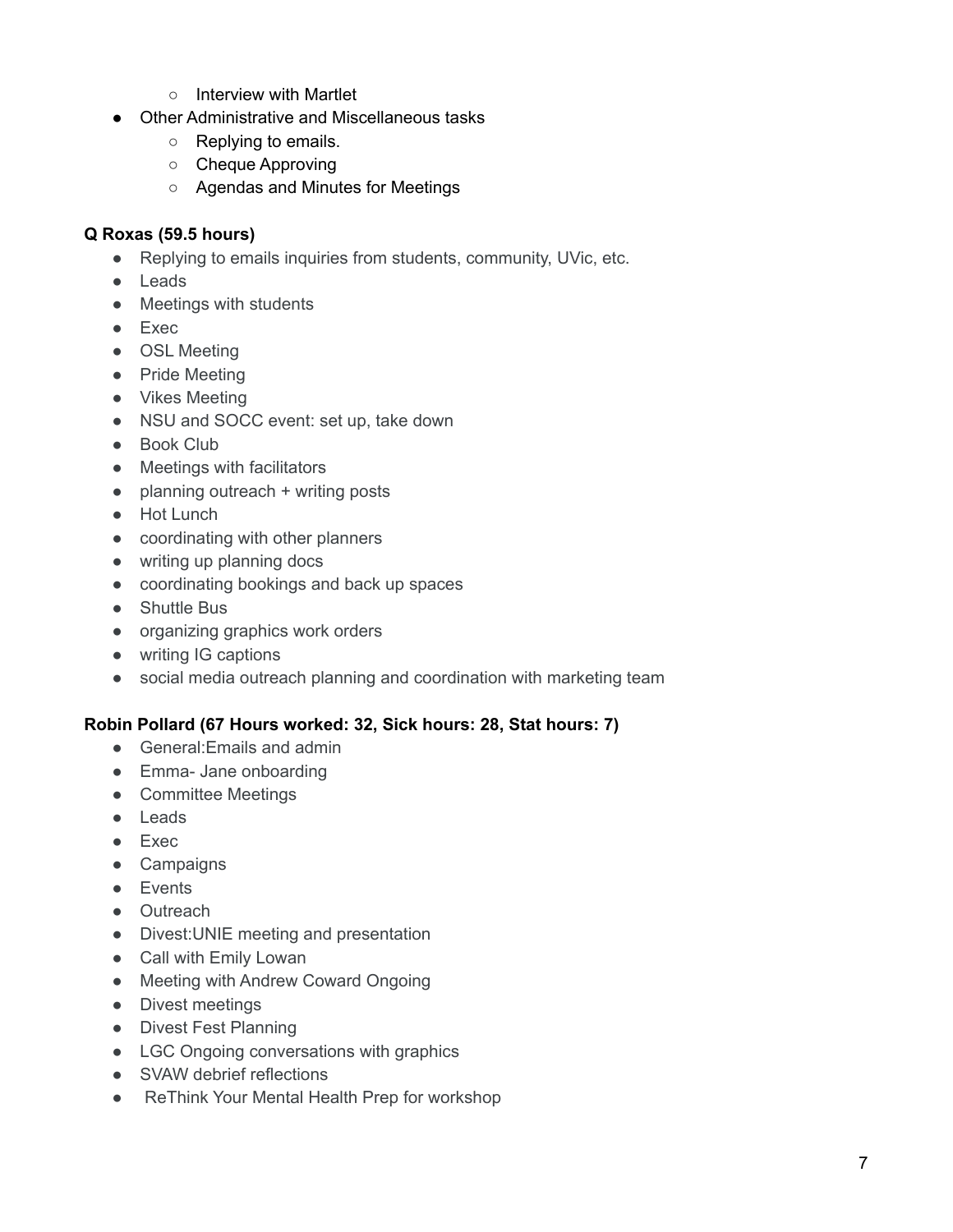## **Joshua Fassnacht (7.5 hours)**

- ISR Portfolio (5.5 hours)
	- $O$  JF+SP (1 hour)
	- International tuition & MSP planning (1 hours)
	- International events planning Int'l Ed Week (1 hour)
	- ISR Committee prep and execution (1.5 hour)
	- Uvic Global Impact and Partnerships Strategy (1 hour)
- Emails & Admin (2 hours)

### **Kathleen Banville (4 hours 45 minutes)**

- oct 5 correspondence 15 min, policy 15 min, member outreach portfolio 15 min
- oct 7 events committee 1 hour, GEM meeting 1 hour, food bank 1 hour
- Oct 12 outreach portfolio 15 min, campaigns committee 45 min

## **Rowan Froese (4. 25 hours)**

- Board Meeting (1 hr)
- FinOps Committee Meeting (1 hr)
- Volunteer at Food Bank (2 hrs)
- Other Meetings (0.25 hrs)

#### **Shilpa Parveen (2.5 hours)**

- Board meeting (1.5 hours)
- UVSS ISS work (ISR committee meeting) 1 hour

## **Nigel Bisnar (4 hours)**

- Events Committee (1hr)
- FinOps Committee (1 hr)
- Member Outreach Committee (0.25hrs)
- ISR Committee (0.5 hrs)
- Ecofoot TOR Revisions (0.25hrs)
- AGM TikTok Development (1hr)

#### **Deborah Berman (4 hours)**

- Member Outreach Committee (0.25 hours)
- SCARTA (2.75 hours)
- Finops Committee (1.0 hours)

#### **Siddharth Pathak (2 hrs )**

- Email Voting (0.5 hr)
- Board Meeting (1.5 hr)

#### **Kishal Scholz (1 hour)**

• Correspondence and planning with lead (1 hour)